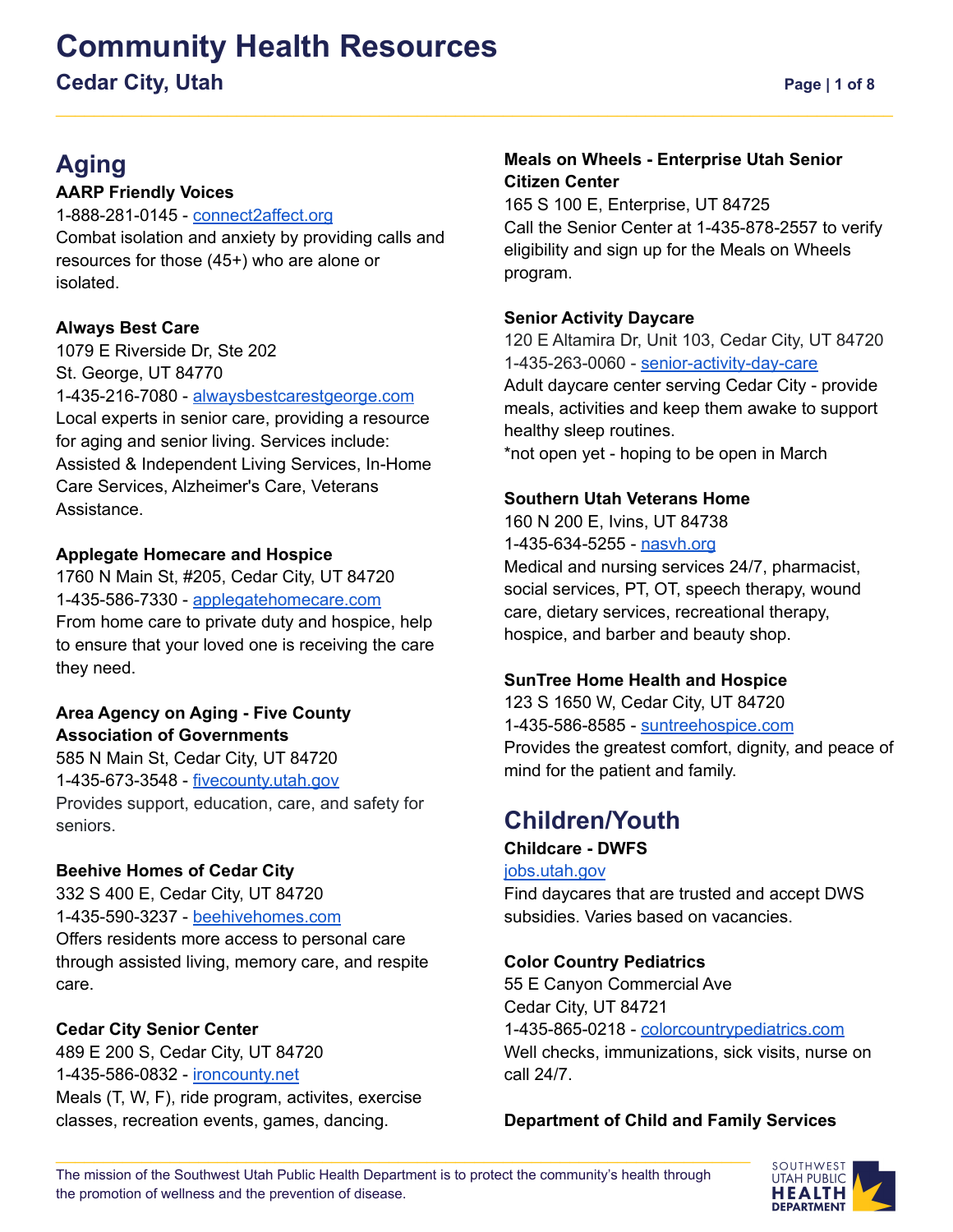106 N 100 E, Cedar City, UT 84720 1-435-865-5600 - [dcfs.utah.gov](https://dcfs.utah.gov/) Child abuse, neglect, and domestic violence, community and family support, foster care.

#### **Family Support Center of Southwestern Utah**

535 S Main St, Ste 6, Cedar City, UT 84720 1-435-586-0791 - [familysupportutah.org](https://familysupportutah.org/) Crisis nursery ages 0-11 years old. Crisis care is judged case-by-case.

#### **Iron County Children's Justice Center**

545 S 225 E, Cedar City, UT 84720 1-435-867-4275 - [ironcjc.org](https://ironcjc.org/) Provides interviews, victim advocacy, medical services, mental health services, and community outreach. Supports children and family experiencing crisis with the disclosure of significant physical or sexual abuse of a child.

#### **MISS Foundation**

Phone: 1-602-279-6477 Email: [info@missfoundation.org](mailto:info@missfoundation.org) [Missfoundation.org](https://www.missfoundation.org/)

Support for those who are experiencing the death or impending death of a child. Information and resources for bereaved parents, grandparents, and siblings.

## **Clothing**

#### **Catholic Thrift Shoppe**

76 E Center St, Cedar City, UT 84720 1-435-865-9674 - [christthekingutah.org](https://christthekingutah.org/ye-olde-catholic-thrift-shoppe/) Clothing, household items, various tchotchkes at a discounted price.

#### **Deseret Industries**

1460 S Providence Center Dr, Ste 1 Cedar City, UT 84720 1-435-586-3337 - [deseretindustries.org](https://www.deseretindustries.org/) Sells used clothing and household items at a discounted cost.

#### **Iron County Care and Share**

222 W 900 N, Cedar City, UT 84720 1-435-586-4962 - [careandshare-ut.org](https://www.careandshare-ut.org/) Provides DI clothing vouchers for work clothing or an emergency need for clothing.

## **Disability**

#### **Adult Protective Services**

1-800-371-7897 - [daas.utah.gov](https://daas.utah.gov/adult-protective-services/) Abuse and neglect of seniors and adults with disabilities. Can call or report online.

#### **Cedar City Vocational Rehabilitation Office**

176 E 200 N, Cedar City, UT 84720 1-435-586-9995 - [jobs.utah.gov](https://jobs.utah.gov/usor/vr/index.html) Supports individuals with disabilities in employment through counseling, guidance, and partnerships.

#### **Chrysalis**

660 N Airport Rd, Cedar City, UT 84721 1-435-586-4078 - [gochrysalis.com](https://www.gochrysalis.com/) 24-hour residential care, autism services, host homes, support for those with behavioral, emotional and cognitive disabilities.

#### **Division of Services for People with Disabilities**

Toll Free: 1-877-568-0084 - [dspd.utah.gov](https://dspd.utah.gov/) Supported living, respite care, and residential rehab for children and adults with intellectual disabilities, physical disabilities, brain injuries, and autism.

#### **Red Rock Center for Independence**

987 N Main St, Cedar City, UT 84720 1-435-704-4798 - [rrci.org](https://www.rrci.org/) Dedicated to serving individuals with disabilities. Activities, newsletters, resources, youth groups.

#### **Turn Community Services**

44 W Harding Ave, Ste 101, Cedar City, UT 84720 1-435-586-1128 - [turncommunityservices.org](https://www.turncommunityservices.org/) Residential services, art and education day services, family support, respite, employment training and opportunities.

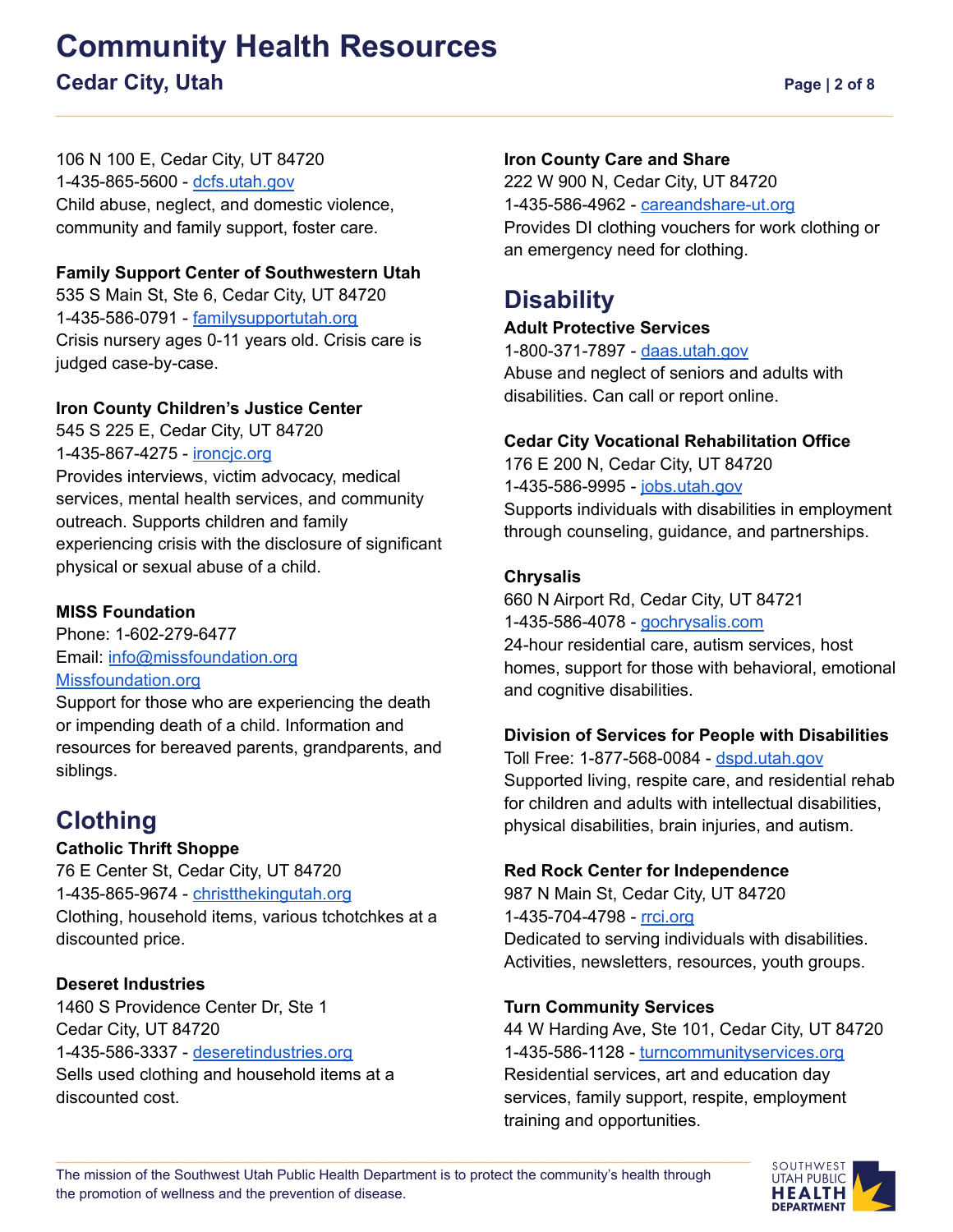## **Community Health Resources Cedar City, Utah Page | 3 of 8**

\*private pay or DSPD funding

## **Domestic Violence**

#### **Canyon Creek Services**

535 S Main St, Ste 11, Cedar City, UT 84720 1-435-233-5732 - [canyoncreekservices.org](https://canyoncreekservices.org/) Free, confidential, and comprehensive services to survivors of domestic violence and sexual assault.

#### **Dove Center**

1240 E 100 S, Ste 221, St. George, UT 84790 Help Line: 1-435-628-0458

Office: 1-435-628-1204 - [dovecenter.org](https://dovecenter.org/)

Work to empower those impacted by domestic abuse and sexual violence. Provides shelter, advocacy and counseling for survivors of domestic abuse, dating violence, sexual assault, rape, sex trafficking, and stalking.

#### **Utah Domestic Violence Coalition**

24-Hour Linkline: 1-800-897-5465 - [udvc.org](https://www.udvc.org/) Creating a state where domestic and sexual violence are intolerable.

## **Emergency Housing**

#### **Iron County Care and Share** 244 W 900 N, Cedar City, UT 84720

1-435-586-5142 - [careandshare-ut.org](https://www.careandshare-ut.org/)

Provides shelter, and case management. Drop in services for showers, laundry, and meals.

#### **LDS Transitional Services**

650 W Center St, Cedar City, UT 84720 1-435-592-2870 Food orders or vouchers, transportation vouchers, DI clothing vouchers, gas, subway vouchers, and housing needs.

## **Education**

#### **Iron County School District**

2077 W Royal Hunte Dr, Cedar City, UT 84720 1-435-586-2804 - [irondistrict.org](https://irondistrict.org/)

Programs include: Special Preschools, GED/High School Equivalency Test Instruction, Adult Basic Education.

#### **Southern Utah University**

351 W University Blvd, Cedar City, UT 84720 1-435-586-7700 - [suu.edu](https://www.suu.edu/) University with programs for students and community members. Aviation and online programs available.

#### **Southwest Technical College**

757 W 800 S, Cedar City, UT 84720 1-435-586-2899 - [stech.edu](https://stech.edu/) Provides education and job training. Certificate programs.

#### **SUU Head Start**

494 E 900 S, St. George, UT 84790 1-435-628-5641 - [suu.edu](https://www.suu.edu/headstart/)

Increase the social competence of young children from low-income families; takes into account the social, emotional, cognitive, and physical development of children and leads to effectiveness in dealing with the present environment and future responsibilities in school and life.

#### **Waterford Upstart**

#### 1-877-299-7997 - [waterford.org](https://www.waterford.org/)

Provides four-year-old children access to the highest form of academic support in their early education at no cost to participants: personalized family education and coaching, a new computer and Internet if needed, and adaptive educational software.

## **Employment**

#### **Department of Workforce Services**

176 E 200 N, Cedar City, UT 84721 1-435-865-6531 - [jobs.utah.gov](https://jobs.utah.gov/)

Job assistance, veteran employment programs, work clothing, work-related fee payment assistance, and work tools/equipment.

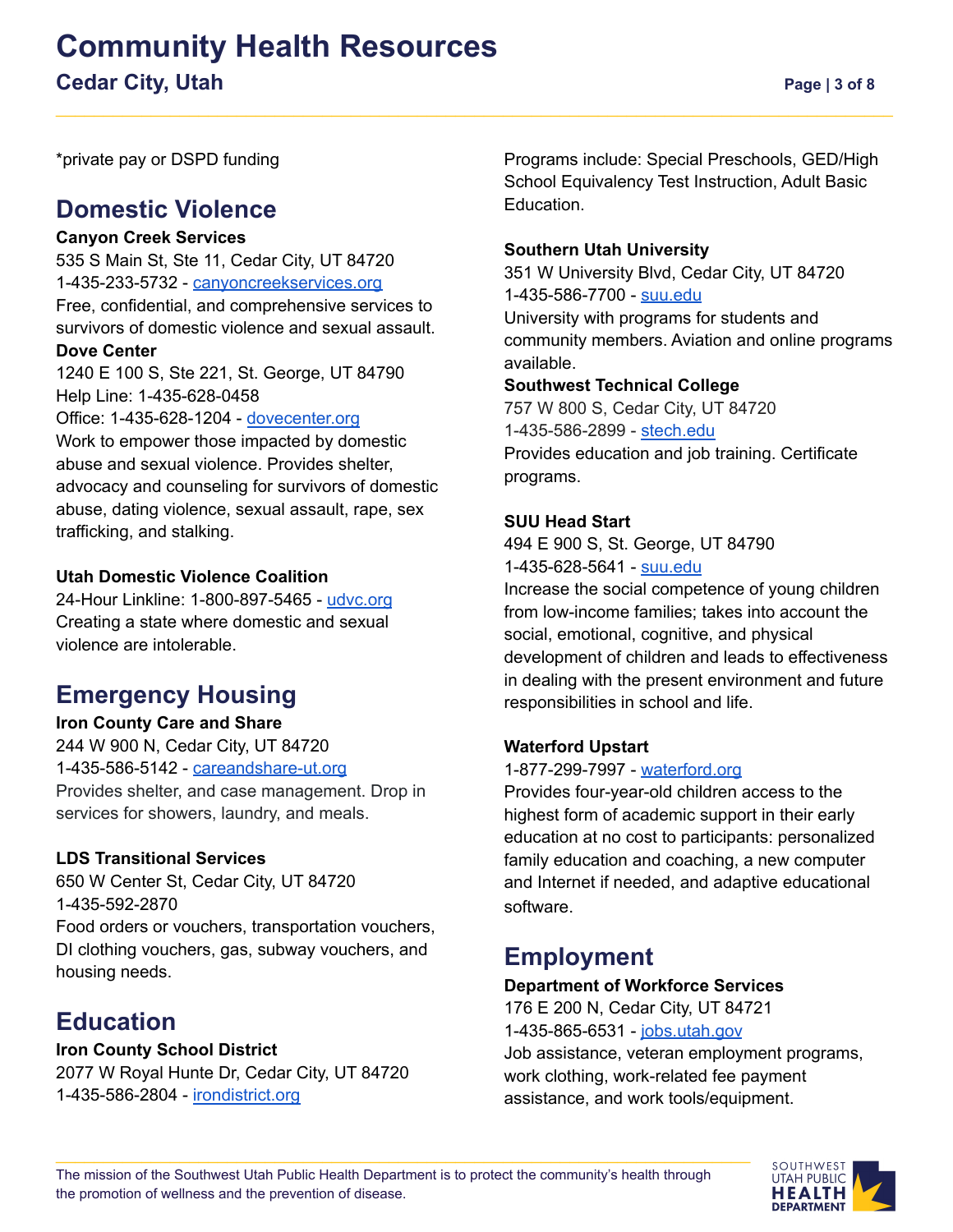## **Community Health Resources**

## **Cedar City, Utah Page | 4 of 8**

#### **Deseret Industries**

1460 S Providence Center Dr, Ste 1 Cedar City, UT 84720 1-435-586-3337 - [deseretindustries.org](https://www.deseretindustries.org/) Provides job training by working at Deseret Industries or with other partner businesses.

#### **LDS Employment Resource Services**

1430 S Providence Center Dr Cedar City, UT 84720 1-435-586-0684 - [latterdaysaintjobs.org](https://www.latterdaysaintjobs.org/ers/ct/?lang=eng) Assists individuals in developing the skills needed to find employment, interview skills, and job searching.

## **Food**

#### **Bishops Storehouse**

219 E 275 N, Cedar City, UT 84720 1-435-586-8682 [providentliving.churchofjesuschrist.org](https://providentliving.churchofjesuschrist.org/self-reliance/food-storage/home-storage-center-locations?lang=eng)

Food and hygiene items. Only open Wed & Sat. \*requires an LDS bishop's referral

#### **Full Cart**

#### [fullcart.org](https://fullcart.org/)

Currently offers one-time emergency food assistance sent directly to you. Text FULLCART to 1-833-689-0718 to stay connected with the Full Cart program.

#### **Iron County Care and Share**

222 W 900 N, Cedar City, UT 84720 1-435-586-4962 - [careandshare-ut.org](https://www.careandshare-ut.org/) Provides food items to individuals and families in need. Monthly food boxes, weekly food bags, and hygiene products.

#### **Parowan Care and Share**

68 S 100 E, Parowan, UT 84761 1-435-477-3558 Provides food items to individuals and families in need. Fridays 3pm-5pm

#### **SUU Hope Pantry**

417 W 200 N, Cedar City, UT 84720 1-435-865-8340 - [suu.edu](https://www.suu.edu/cec/hope-pantry.html) Serves students with food and some hygiene items. \*must be a SUU student

#### **True Life Food Pantry**

2111 N Main St, Cedar City, UT 84721 1-435-531-6824 - [tlc2.org](http://tlc2.org/ministries/food-pantry/) Every Wednesday from 2:00 - 6:00 p.m., bags of food are given out.

#### **Utah Food Bank (Mobile Pantry)**

303 N 100 E, Cedar City, UT 84721 1-435-656-9122 [utahfoodbank.org](https://www.utahfoodbank.org/programs/mobile-pantry/)

First Friday of each month a drive-through service is available to community members to provide them with food. (Also travels to Beryl, Hilldale, Tropic, etc.)

## **Holiday Needs**

**Toys for Tots** [cedar-city-ut.toysfortots.org](https://cedar-city-ut.toysfortots.org/local-coordinator-sites/lco-sites/default.aspx?nPageID=100&nPreviewInd=200&nRedirectInd=3) Phone: 1-435-592-1590 Email: [cedar.city.ut@toysfortots.org](mailto:cedar.city.ut@toysfortots.org) To help less fortunate children throughout the United States experience the joy of Christmas

#### **Utah Police Civilian Association**

5151 S 900 E, #231, Salt Lake City, UT 84117 1-801-990-6213 - [utahpolicecivilianassociation.org](https://utahpolicecivilianassociation.org/) Shop With a Cop - during the end-of-the-year holiday season kids are invited to shop to purchase gifts for members of their immediate family.

## **Housing**

#### **Cedar City Housing Authority**

364 S 100 E, Cedar City, UT 84720 1-435-586-8462 - [cedarcityhousingauthority.com](https://cedarcityhousingauthority.com/) Provides subsidized housing for low-income families and elderly individuals.

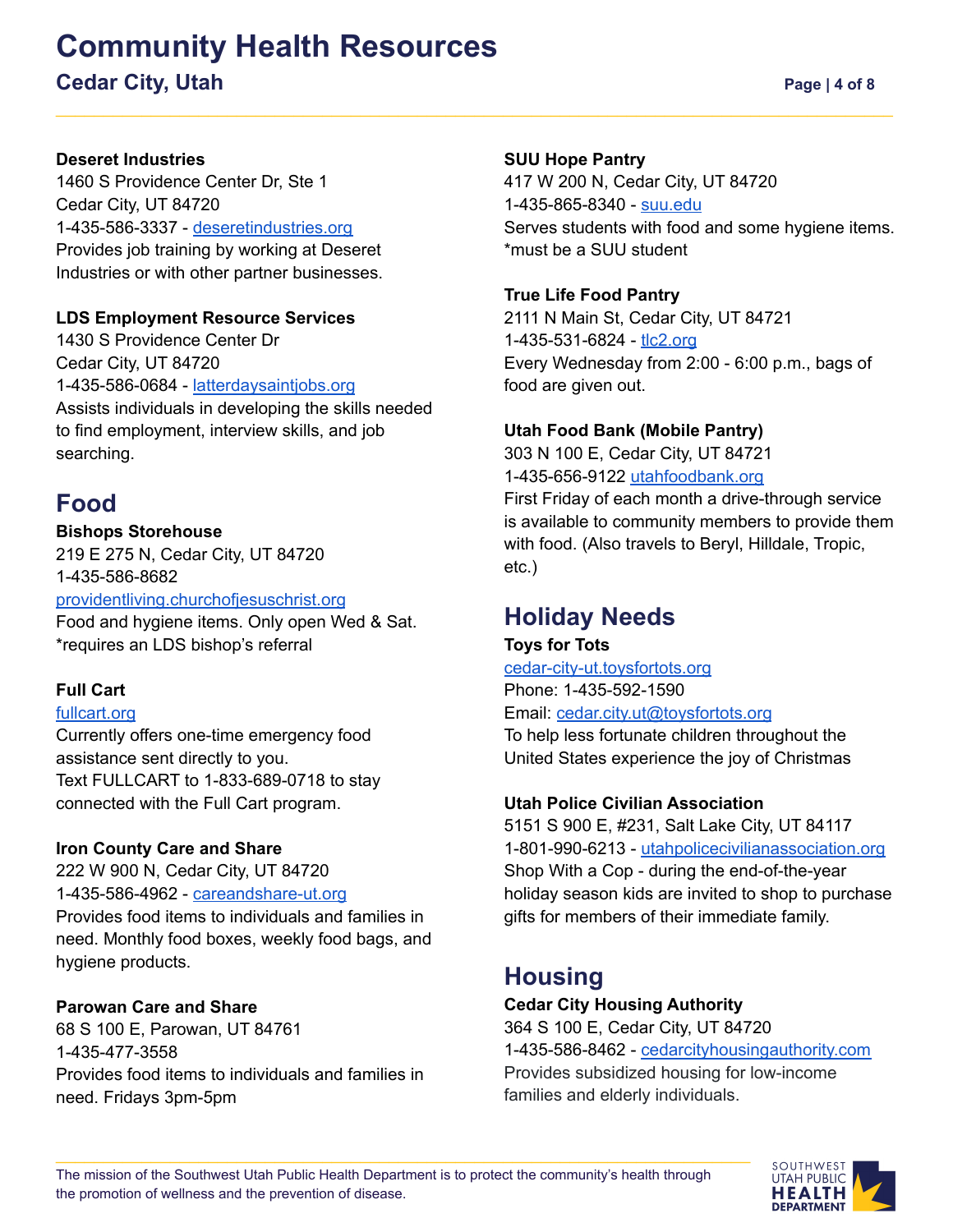# **Community Health Resources**

**Cedar City, Utah Page | 5 of 8** 

#### **Five County CAP**

585 N Main St, Cedar City, UT 84720 1-435-867-8384 - [fivecountycap.org](https://fivecountycap.org/cap-programs/rapid-rehousing/) Assists in moving from a shelter to housing as quickly as possible.

#### **Utah Paiute Housing Authority**

565 N 100 E, Cedar City, UT 84720 1-435-586-1122 - [utahpha.org](https://utahpha.org/programs/) Provides subsidized housing for low-income families and elderly individuals - open to members of the Paiute tribe or community members.

#### **Utah Rent Relief**

#### 1-435-674-5757 - [rentrelief.utah.gov](https://rentrelief.utah.gov/)

Can help renters who are unable to pay their rent and utilities due to circumstances related to COVID-19.

### **Medical/Dental/Vision**

#### **Access Foundation** - Recovery

283 W Auto Mall Dr, #4, St. George, UT 84770 1-435-559-1817 or 1-435-680-1459 [access2soberliving.com](https://access2soberliving.com/)

Affordable housing in the form of sober living group homes that are alcohol and drug-free for those who choose sobriety throughout St. George and Cedar.

#### **Bulloch Drug**

91 N Main St, Cedar City, UT 84720 1-435-586-9651 - [bullochdrug.com](https://bullochdrug.com/) FREE weekday prescription delivery right to your home or office, Medicine Synchronization, Bubble Packing (pick-up & delivery).

#### **Doctors' Volunteer Clinic (Medical & Dental)**

1036 E Riverside Dr, St. George, UT 84790 1-435-656-0022 - [volunteerclinic.org](https://www.volunteerclinic.org/) Provides non-urgent medical care, specialty medical care, dental care, and mental health services for individuals without insurance.

#### **Doctors' Volunteer Clinic (Vision)**

1036 E Riverside Dr, St. George, UT 84790 1-435-656-0022 - [volunteerclinic.org](https://www.volunteerclinic.org/)

Eye exams and prescriptions for low-income and uninsured. By appointment only on Monday mornings. Call 1-435-656-0022, option 1, and then option 2 to schedule an appointment. Affordable eyeglasses can be purchased at Walmart or Zenni Optical (online).

#### **Family Healthcare**

245 E 680 S, Cedar City - East Clinic 74 W Harding Ave - Cedar Harding Clinic 1-435-865-1387 - [familyhc.org](https://familyhc.org/) Provides general medical care, dental care, and mental health services to children and adults.

#### **Four Points Community Health Center**

440 N Paiute Dr, Cedar City, UT 84721 1-435-867-1520 - [fourpointshealth.org](https://fourpointshealth.org/) Provides general medical care, dental care, and mental health services.

#### **Horizon House** - Recovery

54 N 200 E, Cedar City, UT 84720 1-435-586-2515 - [detoxtorehab.com](https://detoxtorehab.com/directory/horizon-house-cedar-city/) Provides substance abuse treatment and detoxification with outpatient care, partial hospitalization or day treatment, residential short-term and long-term treatment.

#### **Hughes & Associates**

2069 N Main St, Ste 200, Cedar City, UT 84721 1-435-867-1111 (ask for David Harris) [hughestax.com](http://www.hughestax.com/)

Provides education and assistance with navigating the Healthcare Marketplace to gain insurance.

#### **Intermountain Cedar City Clinic**

1303 N Main, Ste 3C, Cedar City, UT 84721 1-435-868-5500 - [intermountainhealthcare.org](https://intermountainhealthcare.org/locations/cedar-city-clinic/) Family medicine, screenings, telemedicine, mental health, women's health, immunizations.

**Lion's Gate** - Recovery

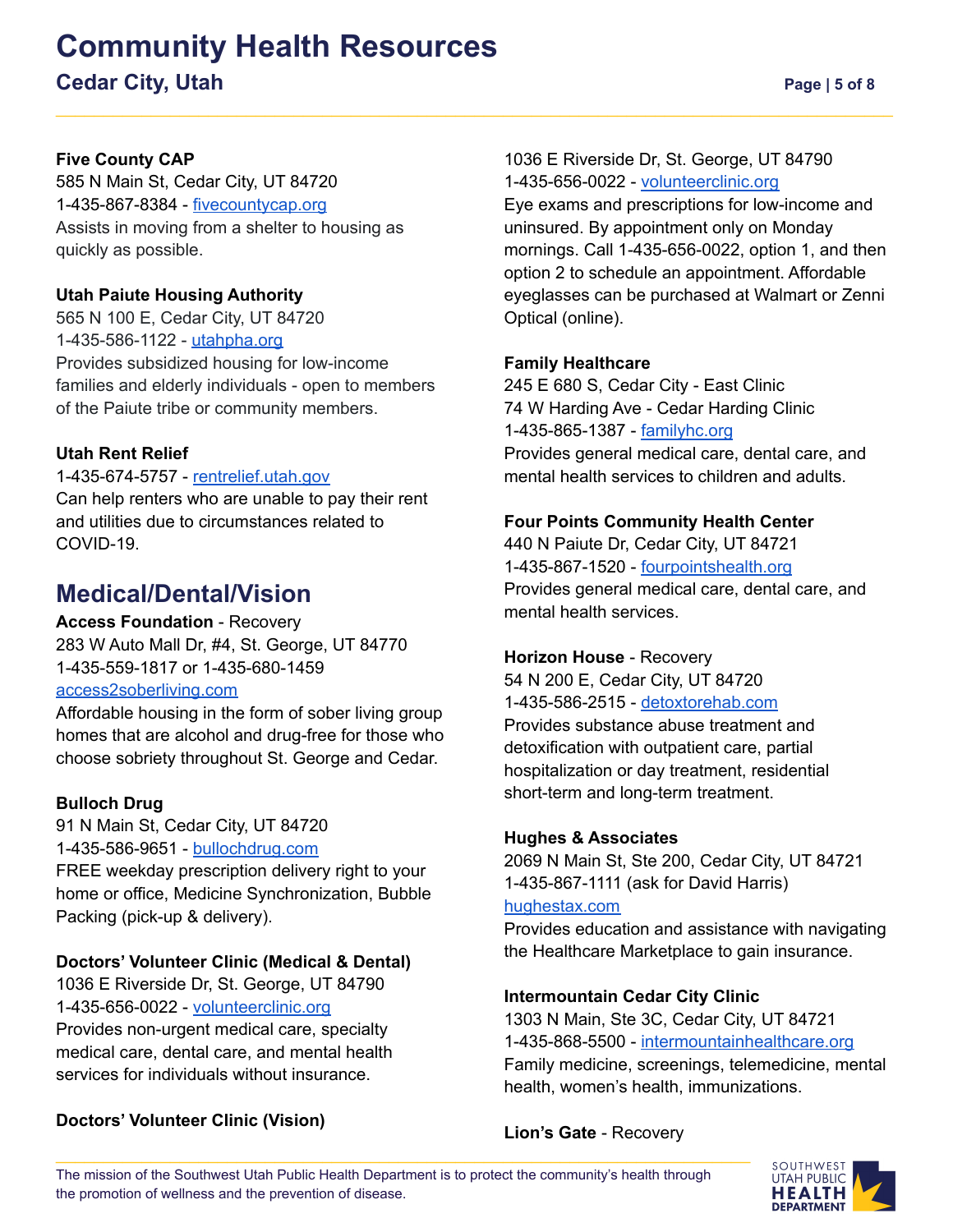## **Community Health Resources Cedar City, Utah Page | 6 of 8**

535 S Main St, #2, Cedar City, UT 84720 1-866-471-9476 - [lionsgaterehab.com](https://lionsgaterehab.com/) Residential treatment for drug and alcohol abuse, provides therapy.

**NA Southern Utah** Toll Free: 1-888-495-3222 [nasouthernutah.org](http://nasouthernutah.org/)

#### **Planned Parenthood: St. George Health Center**

595 S Bluff St, Ste 1, St. George, UT 84770 1-435-674-7227 - [plannedparenthood.org](https://www.plannedparenthood.org/health-center/utah/saint-george/84770/st-george-health-center-2813-91730?utm_campaign=st.-george-health-center&utm_medium=organic&utm_source=local-listing) Family planning services, STD testing and treatment, women's wellness checks, HIV services.

#### **Point of Pride**

#### [pointofpride.org](https://pointofpride.org/)

Financial assistance, binders, and support for trans youth and adults.

#### **Southwest Public Health Department**

260 E DL Sargent Dr, Cedar City, UT 84721 1-435-586-2437 - [swuhealth.org](https://swuhealth.org/) Environmental health, permits, vaccinations, WIC, baby your baby, vital records, wellness, outreach.

## **Mental Health**

#### **Intermountain Access Center**

1380 E Medical Center Dr, St. George, UT 84790 1-435-251-4480 - [intermountainhealthcare.org](https://intermountainhealthcare.org/) 24/7 walk-in clinic for mental health crises, substance abuse, and referrals for outpatient care.

#### **Family Healthcare**

245 E 680 S, Cedar City - East Clinic 74 W Harding Ave - Cedar Harding Clinic 1-435-865-1387 - [familyhc.org](https://familyhc.org/) Provides behavioral health care services to children and adults. Play therapy for ages 3-11.

#### **Multicultural Counseling Center**

1-801-915-0359 - [mccounseling.com](https://www.mccounseling.com/) Provides quality short-term behavioral health services.

\*caters to POC \*telehealth option

#### **NAMI - National Alliance on Mental Illness**

24/7 crisis support: text NAMI to 741-741 HelpLine: 1-800-950-6264 or [info@nami.org](mailto:info@nami.org) Monday - Friday: 10:00 a.m. - 10:00 p.m. (ET) [nami.org](https://www.nami.org/Home)

Free service providing information, resource referrals, and support to people living with a mental health condition, their family members, and caregivers.

#### **Southwest Behavioral Health Center**

245 E 680 S, Cedar City, UT 84720 1-435-867-7654 - [sbhc.us](http://www.sbhc.us/) Assists in preventing and recovering from mental illness and addiction (only take Medicare/Medicaid).

#### **Suicide Prevention Hotline**

1-800-273-8255 - [suicidepreventionlifeline.org](https://suicidepreventionlifeline.org/) 24/7 free and confidential emotional support for people in emotional distress or suicidal crisis.

#### **The Trevor Project**

1-866-488-7386 - [thetrevorproject.org](https://www.thetrevorproject.org/) Text "START" to 678-678 24/7 chat online, over text, or on the phone. Suicide prevention, crisis intervention, and support for LGBTQIA people under the age of 25.

## **Transportation**

#### **CATS**

#### 1-435-865-4510 - [cedarcity.org](https://www.cedarcity.org/92/Transportation)

Fixed bus route throughout Cedar City. Dial-A-Ride paratransit vans for the elderly (65 and over) and the disabled. Passes available, discounts for students.

#### **Five County CAP - Gas Voucher Program**

1-435-674-5757 - [fivecountycap.org](https://fivecountycap.org/gas-voucher-program/)

The flexible gas voucher program provides transportation opportunities to households looking for or maintaining employment (if client qualifies).

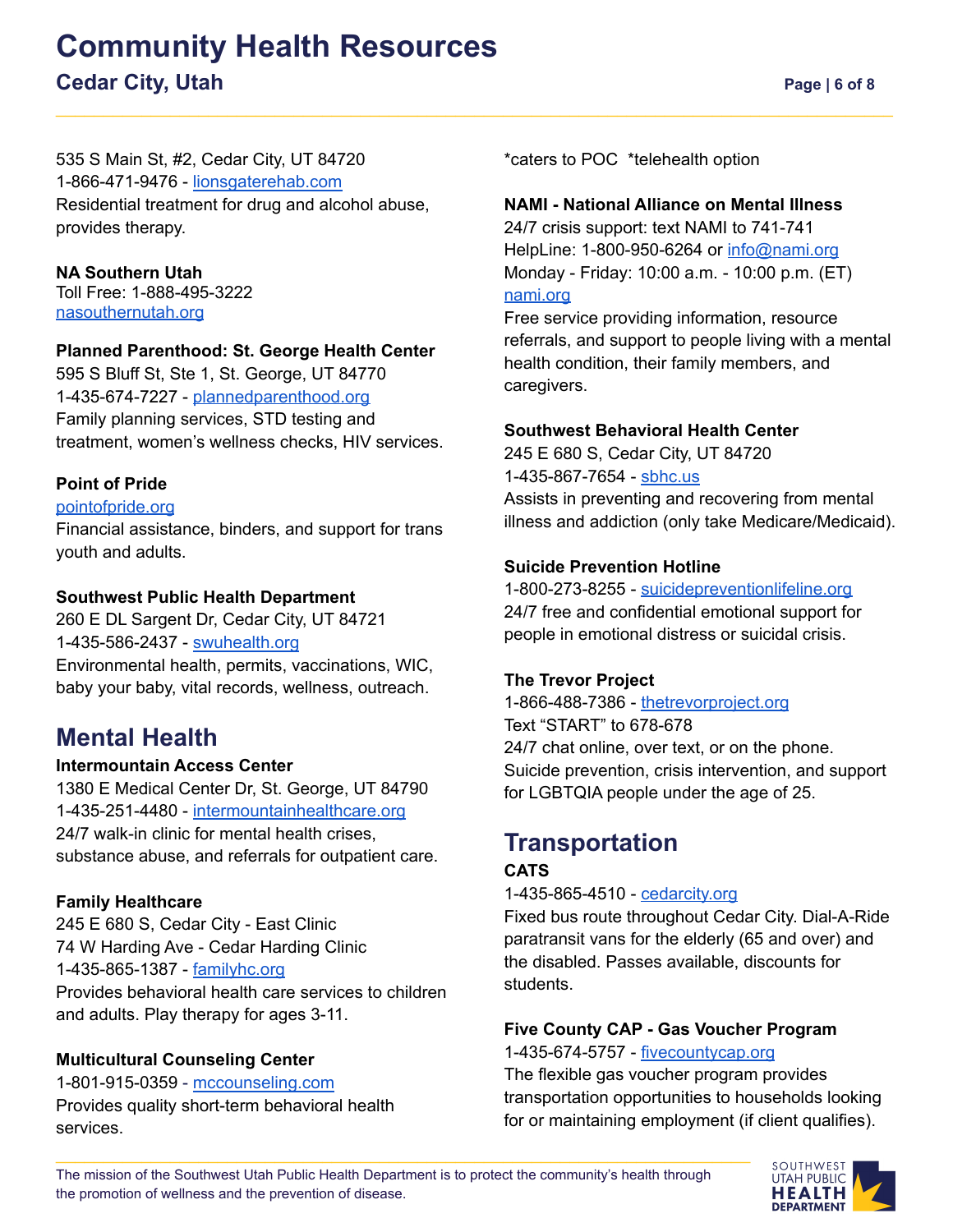## **Community Health Resources**

### **Cedar City, Utah Page | 7 of 8**

#### **Iron County Taxi**

1-435-865-7076 - [ironcountytaxi.com](https://www.ironcountytaxi.com/) Low fare rides throughout Cedar City. Special discounts available. **Salt Lake Express** Phone: 1-208-656-8824 Email: [info@saltlakeexpress.com](mailto:info@saltlakeexpress.com) [saltlakeexpress.com](https://saltlakeexpress.com/)

Shuttle, bus and charter service throughout Utah, Montana, Idaho, Nevada, Wyoming and Arizona.

## **Utilities**

#### **Emergency Broadband Benefit**

#### [getemergencybroadband.org](https://getemergencybroadband.org/)

Discounted internet (if client qualifies) offered through AT&T, CenturyLink, Verizon, SC Broadband, etc.

#### **Five County Association of Governments**

585 N Main St, Ste 3, Cedar City, UT 84720 1-435-586-0858 - [fivecounty.utah.gov](http://www.fivecounty.utah.gov/) Provides winter and summer home energy assistance for eligible low-income households between November to April.

#### **H.E.A.T. Program**

#### **Home Energy Assistance Target**

2069 N Main St, Ste 103, Cedar City, UT 84721 1-435-586-0858 - [fivecountyheat.org](https://fivecountyheat.org) Provides assistance to individuals and families to meet increased energy costs in winter and summer

#### **Salvation Army**

months.

1-303-866-9296 - [westernusa.salvationarmy.org](https://westernusa.salvationarmy.org/intermountain_us_west/locdraft/) Utilities, medical, rent, etc. Call for assistance.

#### **Weatherization Assistance Program**

1-435-586-0585 or 1-888-503-5321 [wxworkssite.wordpress.com](https://wxworkssite.wordpress.com) Reduces energy consumption and costs, and increases comfort and safety in the home.

### **Veterans Services**

#### **American Legion**

1-435-253-2975 - [legion.org](https://www.legion.org/)

Benefits, career, education, and health center. USAA Financial, troop and family support.

#### **Homeless Veterans Fellowship**

541 23rd Street Ogden, UT 84402-1706 801-392-7662 - [homelessveterans.org](https://www.homelessveterans.org/)

Provides a stabilized living environment, counseling services, and additional programs that will enable homeless veterans and veterans at risk of being homeless to return to self-sufficiency. Anyone with at least one day of active duty service can receive help.

#### **Saint George Vet Center**

1664 S Dixie Dr, Ste C-102, St. George, UT 84770 1-435-673-4494 - [va.gov](https://www.va.gov/)

Individual and group counseling for veterans, service members, and their families. Family counseling for military related issues, bereavement counseling, sexual trauma counseling, and referrals for employment and substance abuse.

#### **St. George VA Clinic**

230 N 1680 E, Bldg N, St. George, UT 84790 1-435-634-7608 - [va.gov](https://www.va.gov/salt-lake-city-health-care/locations/st-george-va-clinic/) Family medicine, internal medicine, and mental health services.

#### **Quilts of Valor**

PO Box 191, Winterset, IA, 50273 1-515-619-6556 - [qovf.org](https://www.qovf.org/) Nominate online - to cover service members and veterans touched by war with comforting and healing quilts.

#### **Veterans Angels Inc**

10170 W Tropicana Ave, #156-440 Las Vegas, NV 89147 1-888-319-1117 - [vetangels.org](https://vetangels.org/)